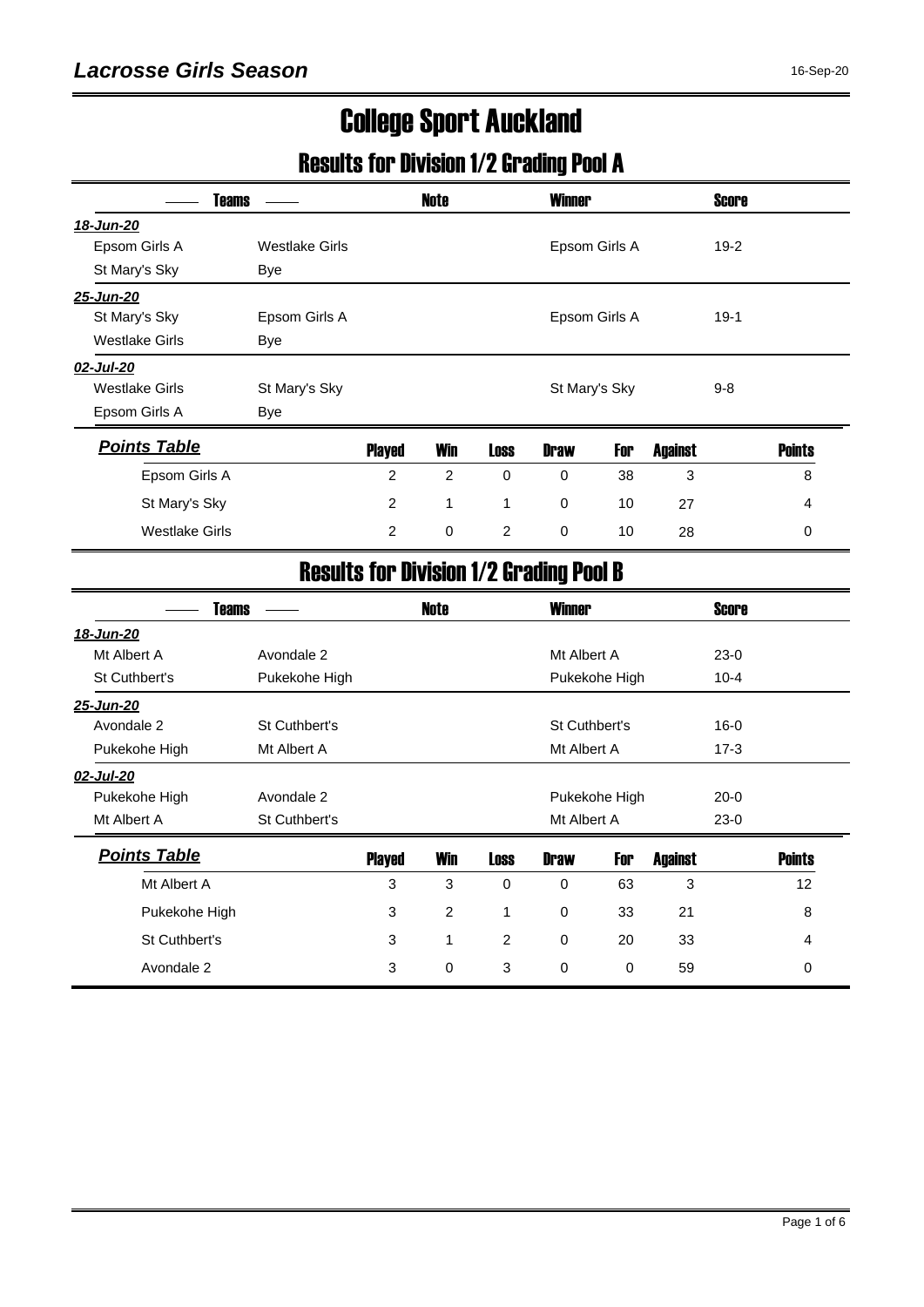# Results for Division 1/2 Grading Pool C

| Teams               |               |               | <b>Note</b> |             | <b>Winner</b> |               |                | <b>Score</b> |               |
|---------------------|---------------|---------------|-------------|-------------|---------------|---------------|----------------|--------------|---------------|
| <u>18-Jun-20</u>    |               |               |             |             |               |               |                |              |               |
| Mt Roskill          | Epsom Girls B |               |             |             | Mt Roskill    |               |                | $15 - 7$     |               |
| Whangaparaoa        | Mt Albert B   |               |             |             |               | Whangaparaoa  |                | $12 - 5$     |               |
| 25-Jun-20           |               |               |             |             |               |               |                |              |               |
| Epsom Girls B       | Mt Albert B   |               |             |             |               | Epsom Girls B |                | $10 - 7$     |               |
| Whangaparaoa        | Mt Roskill    |               |             |             | Mt Roskill    |               |                | $9 - 7$      |               |
| 02-Jul-20           |               |               |             |             |               |               |                |              |               |
| Epsom Girls B       | Whangaparaoa  |               |             |             | Draw          |               |                | $11 - 11$    |               |
| Mt Roskill          | Mt Albert B   |               |             |             | Mt Roskill    |               |                | $14 - 7$     |               |
| <b>Points Table</b> |               | <b>Played</b> | <b>Win</b>  | Loss        | <b>Draw</b>   | For           | <b>Against</b> |              | <b>Points</b> |
| Mt Roskill          |               | 3             | 3           | $\mathbf 0$ | $\mathbf 0$   | 38            | 21             |              | 12            |
| Whangaparaoa        |               | 3             | 1           | 1           | 1             | 30            | 25             |              | 6             |
| Epsom Girls B       |               | 3             | 1           | 1           | 1             | 28            | 33             |              | 6             |
| Mt Albert B         |               | 3             | 0           | 3           | 0             | 19            | 36             |              | 0             |

# Results for Division 1/2 Grading Pool D

| <b>Teams</b>           |                        |               | <b>Note</b> |                   | <b>Winner</b>   |              |                | <b>Score</b> |               |
|------------------------|------------------------|---------------|-------------|-------------------|-----------------|--------------|----------------|--------------|---------------|
| 18-Jun-20              |                        |               |             |                   |                 |              |                |              |               |
| Avondale 1             | <b>Western Springs</b> |               | <b>WBD</b>  | Cancelled, AVCO   | Avondale 1      |              |                | <b>WBD</b>   |               |
| Diocesan               | Selwyn Black           |               |             |                   | <b>Diocesan</b> |              |                | $8-5$        |               |
| 25-Jun-20              |                        |               |             |                   |                 |              |                |              |               |
| Diocesan               | <b>Western Springs</b> |               |             | Deferred to 29/06 | ٠               |              |                | <b>Dfer</b>  |               |
| Selwyn Black           | Avondale 1             |               |             |                   | Draw            |              |                | $8 - 8$      |               |
| 29-Jun-20              |                        |               |             |                   |                 |              |                |              |               |
| Diocesan               | <b>Western Springs</b> |               | 25/06       | Rescheduled from  | Diocesan        |              |                | $10-5$       |               |
| 02-Jul-20              |                        |               |             |                   |                 |              |                |              |               |
| <b>Western Springs</b> | Selwyn Black           |               |             |                   |                 | Selwyn Black |                | $9 - 3$      |               |
| Avondale 1             | Diocesan               |               |             |                   | Diocesan        |              |                | $10-9$       |               |
| <b>Points Table</b>    |                        | <b>Played</b> | <b>Win</b>  | <b>Loss</b>       | <b>Draw</b>     | For          | <b>Against</b> |              | <b>Points</b> |
| Diocesan               |                        | 3             | 3           | 0                 | $\Omega$        | 28           | 19             |              | 12            |
| Selwyn Black           |                        | 3             | 1           | 1                 | 1               | 22           | 19             |              | 6             |
| Avondale 1             |                        | 3             | 1           | 1                 | 1               | 20           | 18             |              | 5             |
| <b>Western Springs</b> |                        | 3             | $\mathbf 0$ | 3                 | $\mathbf 0$     | 8            | 22             |              | $-1$          |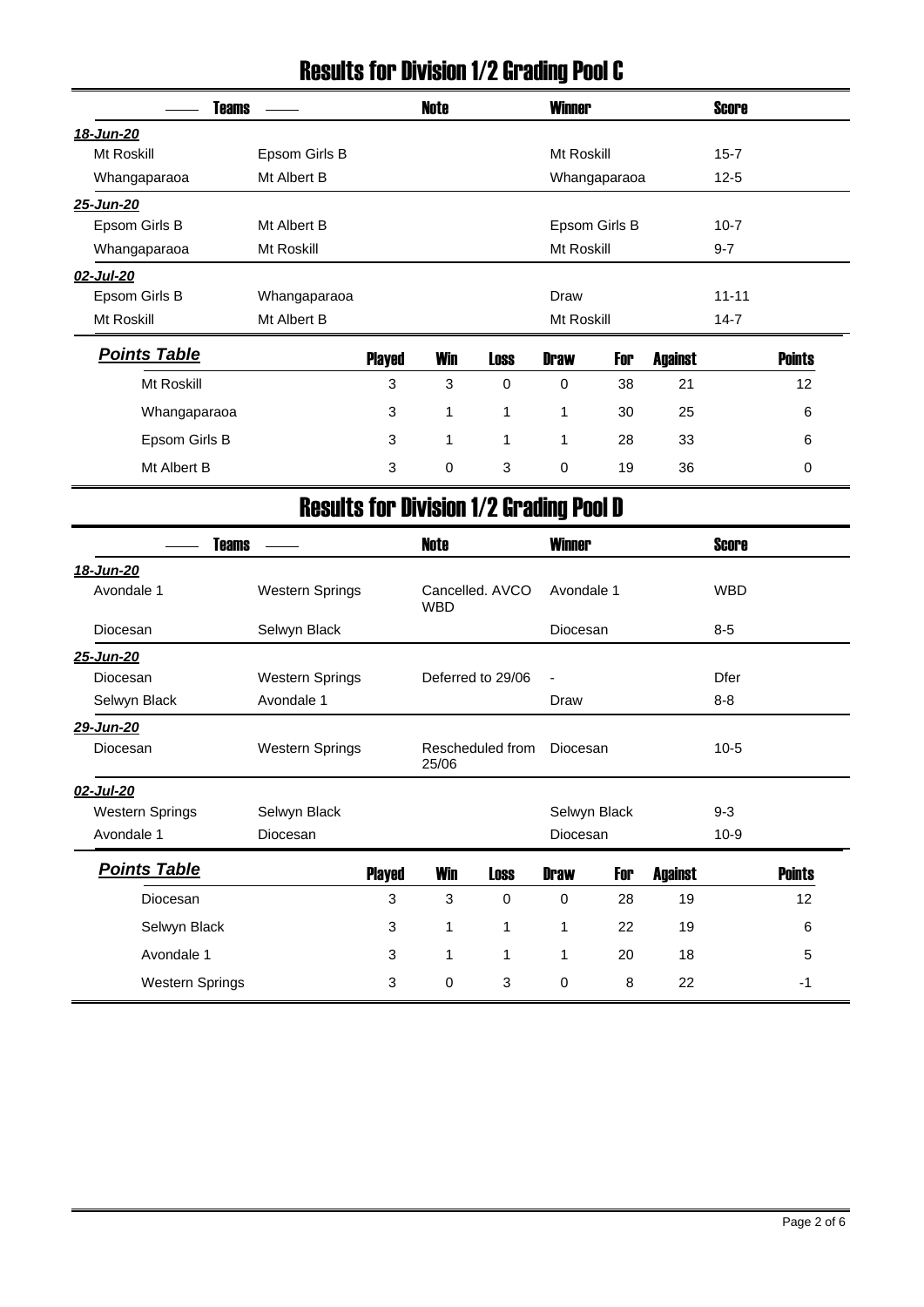| <b>Teams</b>           |                       | <b>Note</b>                                         | <b>Winner</b>         | <b>Score</b> |
|------------------------|-----------------------|-----------------------------------------------------|-----------------------|--------------|
| 23-Jul-20              |                       |                                                     |                       |              |
| Epsom Girls A          | Diocesan              | Pool A1 v Pool D1<br>(A)                            | Epsom Girls A         | <b>WBD</b>   |
| Mt Albert A            | Mt Roskill            | B1 v C1 (B)                                         | Mt Albert A           | $12 - 3$     |
| Selwyn Black           | St Mary's Sky         | A2 v D2 (C)                                         | Selwyn Black          | $10-9$       |
| Pukekohe High          | Whangaparaoa          | B2 v C2 (D)                                         | Whangaparaoa          | $11 - 5$     |
| Avondale 1             | <b>Westlake Girls</b> | A3 v D3 (E)                                         | <b>Westlake Girls</b> | $10 - 8$     |
| Epsom Girls B          | St Cuthbert's         | B3 v C3 (F).<br><b>Cancelled EGGS</b><br><b>WBD</b> | Epsom Girls B         | <b>WBD</b>   |
| <b>Western Springs</b> | Avondale 2            | B4 v D4 (G).<br>Cancelled AVCO<br><b>WBD</b>        | Avondale 2            | <b>WBD</b>   |
| Mt Albert B            | Bye                   |                                                     |                       |              |
| 30-Jul-20              |                       |                                                     |                       |              |
| Epsom Girls A          | Mt Albert A           | Wnr A v Wnr B<br>1st/2nd                            | Epsom Girls A         | $10 - 7$     |
| Mt Roskill             | Diocesan              | Lsr A v Lsr B<br>3rd/4th                            | Mt Roskill            | $10 - 4$     |
| Whangaparaoa           | Selwyn Black          | Wnr C v Wnr D<br>5th/6th                            | Selwyn Black          | $13 - 8$     |
| St Mary's Sky          | Pukekohe High         | Lsr C v Lsr D<br>7th/8th                            | St Mary's Sky         | $8-6$        |
| <b>Westlake Girls</b>  | Epsom Girls B         | Wnr E v Wnr F<br>9th/10th                           | <b>Westlake Girls</b> | $15 - 2$     |
| Avondale 1             | St Cuthbert's         | Lsr E v Lsr F<br>11th/12th                          | Avondale 1            | $17-0$       |
| Mt Albert B            | Avondale 2            | C4 v Wnr G<br>13th/14th                             | Mt Albert B           | $23-1$       |
| <b>Western Springs</b> | Bye                   |                                                     |                       |              |

# Results for Division 1/2 Grading Semis/Finals

### Results for Division 1 Pool A

| <b>Teams</b>        |              |               | <b>Note</b> |             | <b>Winner</b> |               |                | <b>Score</b> |               |
|---------------------|--------------|---------------|-------------|-------------|---------------|---------------|----------------|--------------|---------------|
| 06-Aug-20           |              |               |             |             |               |               |                |              |               |
| Pukekohe High       | Diocesan     |               |             |             | Diocesan      |               |                | $13 - 4$     |               |
| Epsom Girls A       | Selwyn Black |               |             |             |               | Epsom Girls A |                | $17-0$       |               |
| <b>Points Table</b> |              | <b>Played</b> | <b>Win</b>  | <b>Loss</b> | <b>Draw</b>   | For           | <b>Against</b> |              | <b>Points</b> |
| Epsom Girls A       |              | 1             | 1           | 0           | $\mathbf 0$   | 17            | $\mathbf 0$    |              | 4             |
| Diocesan            |              | 1             | 1           | $\mathbf 0$ | $\mathbf 0$   | 13            | 4              |              | 4             |
| Pukekohe High       |              | 1             | $\mathbf 0$ | 1           | $\mathbf 0$   | 4             | 13             |              | 0             |
| Selwyn Black        |              | 1             | $\mathbf 0$ | 1           | $\mathbf 0$   | $\mathbf 0$   | 17             |              | 0             |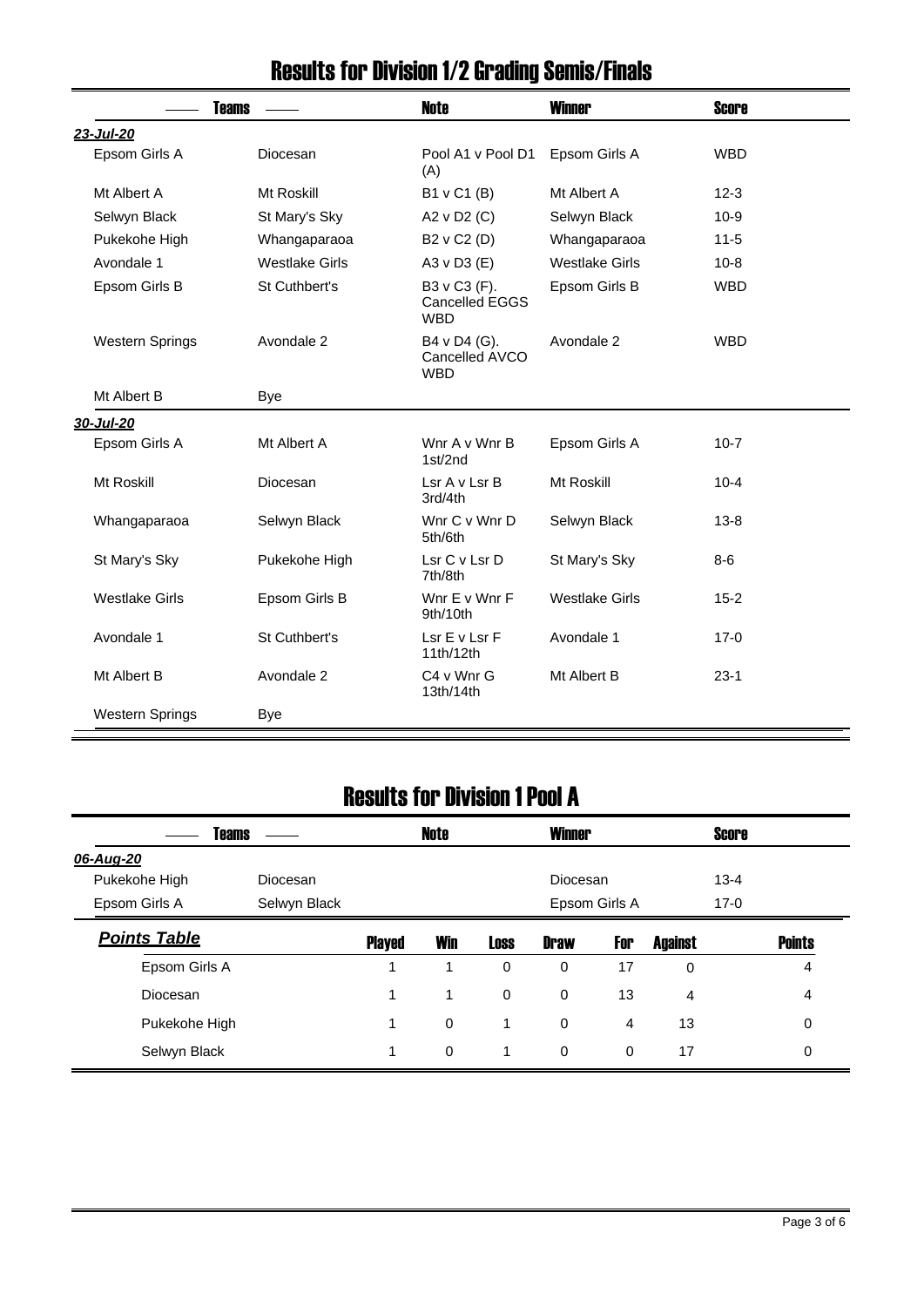#### Results for Division 1 Pool B

| <b>Teams</b>        |            |               | Note       |             | <b>Winner</b> |     |                | <b>Score</b> |               |
|---------------------|------------|---------------|------------|-------------|---------------|-----|----------------|--------------|---------------|
| 06-Aug-20           |            |               |            |             |               |     |                |              |               |
| Mt Albert A         | St Mary's  |               |            |             | Mt Albert A   |     |                | $13 - 2$     |               |
| Whangaparaoa        | Mt Roskill |               |            |             | Mt Roskill    |     |                | $9 - 6$      |               |
| <b>Points Table</b> |            | <b>Played</b> | <b>Win</b> | <b>Loss</b> | <b>Draw</b>   | For | <b>Against</b> |              | <b>Points</b> |
| Mt Albert A         |            |               |            | 0           | 0             | 13  | 2              |              | 4             |
| Mt Roskill          |            | 1             | 1          | $\mathbf 0$ | $\mathbf 0$   | 9   | 6              |              | 4             |
| Whangaparaoa        |            | 1             | 0          | 1           | $\mathbf 0$   | 6   | 9              |              | 0             |
| St Mary's           |            | 1             | 0          | 1           | 0             | 2   | 13             |              | 0             |

#### Results for Division 2 Pool A

|                     | <b>Teams</b> |               | <b>Note</b> |             | <b>Winner</b> |     |                | <b>Score</b> |               |
|---------------------|--------------|---------------|-------------|-------------|---------------|-----|----------------|--------------|---------------|
| 06-Aug-20           |              |               |             |             |               |     |                |              |               |
| St Cuthbert's       | Mt Albert B  |               |             |             | Mt Albert B   |     |                | $9 - 2$      |               |
| Westlake Girls      | Bye          |               |             |             |               |     |                |              |               |
| <b>Points Table</b> |              | <b>Played</b> | <b>Win</b>  | <b>Loss</b> | <b>Draw</b>   | For | <b>Against</b> |              | <b>Points</b> |
| Mt Albert B         |              | 1             |             | $\Omega$    | 0             | 9   | 2              |              | 4             |
| St Cuthbert's       |              |               | 0           |             | 0             | 2   | 9              |              | 0             |

### Results for Division 2 Pool B

| <b>Teams</b>           |                        |               | Note        |             | <b>Winner</b> |               |                | <b>Score</b> |               |
|------------------------|------------------------|---------------|-------------|-------------|---------------|---------------|----------------|--------------|---------------|
| 06-Aug-20              |                        |               |             |             |               |               |                |              |               |
| Epsom Girls B          | <b>Western Springs</b> |               |             |             |               | Epsom Girls B |                | $9 - 3$      |               |
| Avondale 2             | Avondale 1             |               |             |             | Avondale 1    |               |                | $13 - 1$     |               |
| <b>Points Table</b>    |                        | <b>Played</b> | <b>Win</b>  | <b>Loss</b> | <b>Draw</b>   | For           | <b>Against</b> |              | <b>Points</b> |
| Avondale 1             |                        |               | 1           | $\mathbf 0$ | 0             | 13            |                |              | 4             |
| Epsom Girls B          |                        |               | 1           | $\mathbf 0$ | $\mathbf 0$   | 9             | 3              |              | 4             |
| <b>Western Springs</b> |                        |               | $\mathbf 0$ |             | $\mathbf 0$   | 3             | 9              |              | $\mathbf 0$   |
| Avondale 2             |                        |               | $\mathbf 0$ |             | $\mathbf 0$   |               | 13             |              | 0             |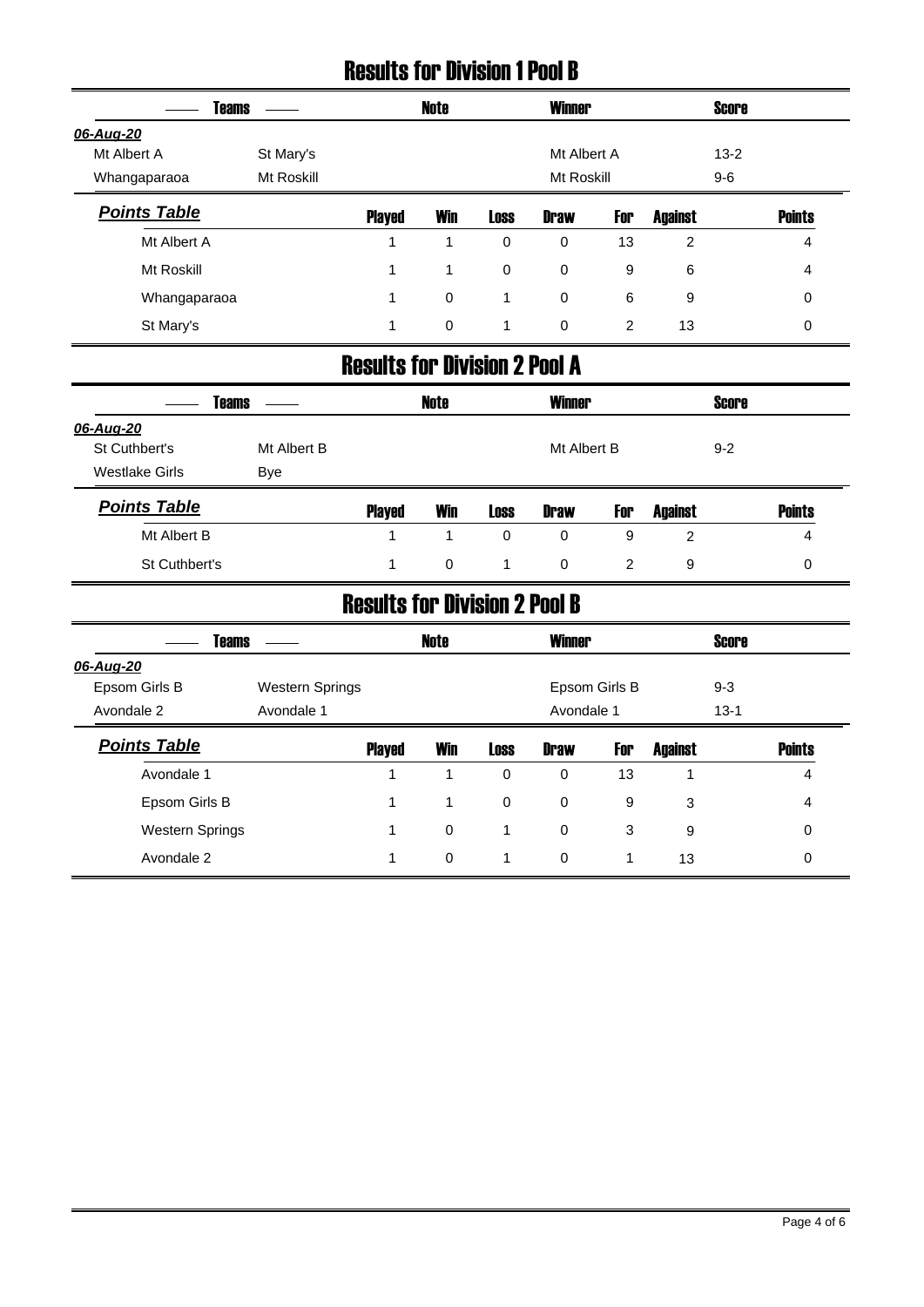#### Results for Division 3 Pool A

|                     | <b>Teams</b><br>Pinehurst<br>Mt Albert Gold<br><b>Bye</b><br><b>Marist</b><br>Mt Roskill<br><b>Bye</b><br><b>Marist</b><br>Selwyn Red<br>Bye<br>Pinehurst<br>Marist<br>Mt Albert Gold<br>Mt Roskill<br>Selwyn Red |                                      | <b>Note</b>    |             | <b>Winner</b>  |     |                | <b>Score</b> |               |
|---------------------|-------------------------------------------------------------------------------------------------------------------------------------------------------------------------------------------------------------------|--------------------------------------|----------------|-------------|----------------|-----|----------------|--------------|---------------|
| 23-Jul-20           |                                                                                                                                                                                                                   |                                      |                |             |                |     |                |              |               |
| Selwyn Red          |                                                                                                                                                                                                                   |                                      |                |             | Pinehurst      |     |                | $22 - 2$     |               |
| <b>Marist</b>       |                                                                                                                                                                                                                   |                                      |                |             | <b>Marist</b>  |     |                | $13 - 7$     |               |
| Mt Roskill          |                                                                                                                                                                                                                   |                                      |                |             |                |     |                |              |               |
| 30-Jul-20           |                                                                                                                                                                                                                   |                                      |                |             |                |     |                |              |               |
| Selwyn Red          |                                                                                                                                                                                                                   |                                      |                |             | Marist         |     |                | $20 - 2$     |               |
| Pinehurst           |                                                                                                                                                                                                                   |                                      |                |             | Pinehurst      |     |                | $9 - 1$      |               |
| Mt Albert Gold      |                                                                                                                                                                                                                   |                                      |                |             |                |     |                |              |               |
| 06-Aug-20           |                                                                                                                                                                                                                   |                                      |                |             |                |     |                |              |               |
| Mt Roskill          |                                                                                                                                                                                                                   |                                      |                |             | Mt Roskill     |     |                | $8-6$        |               |
| Mt Albert Gold      |                                                                                                                                                                                                                   |                                      |                |             | Mt Albert Gold |     |                | $20 - 0$     |               |
| Pinehurst           |                                                                                                                                                                                                                   |                                      |                |             |                |     |                |              |               |
| <b>Points Table</b> |                                                                                                                                                                                                                   | <b>Played</b>                        | <b>Win</b>     | <b>Loss</b> | <b>Draw</b>    | For | <b>Against</b> |              | <b>Points</b> |
|                     |                                                                                                                                                                                                                   | $\overline{c}$                       | $\overline{c}$ | $\mathbf 0$ | $\mathbf 0$    | 31  | 3              |              | 8             |
|                     |                                                                                                                                                                                                                   | 3                                    | $\overline{c}$ | 1           | $\mathbf 0$    | 39  | 17             |              | 8             |
|                     |                                                                                                                                                                                                                   | $\overline{c}$                       | $\mathbf{1}$   | 1           | $\mathbf 0$    | 27  | 13             |              | 4             |
|                     |                                                                                                                                                                                                                   | $\overline{c}$                       | 1              | 1           | $\mathbf 0$    | 9   | 15             |              | 4             |
|                     |                                                                                                                                                                                                                   | 3                                    | $\mathbf 0$    | 3           | $\mathbf 0$    | 4   | 62             |              | 0             |
|                     |                                                                                                                                                                                                                   | <b>Results for Division 3 Pool B</b> |                |             |                |     |                |              |               |
| <b>Teams</b>        |                                                                                                                                                                                                                   |                                      | <b>Note</b>    |             | <b>Winner</b>  |     |                | <b>Score</b> |               |

| <b>Teams</b>        |                   |               | <b>Note</b>           |                | <b>Winner</b> |                |                | <b>Score</b> |               |
|---------------------|-------------------|---------------|-----------------------|----------------|---------------|----------------|----------------|--------------|---------------|
| 23-Jul-20           |                   |               |                       |                |               |                |                |              |               |
| Glendowie           | <b>Auck Girls</b> |               | venue change<br>23/07 |                | Glendowie     |                |                | $8 - 3$      |               |
| St Mary's Navy      | Manurewa          |               |                       |                | Manurewa      |                |                | $22 - 2$     |               |
| 30-Jul-20           |                   |               |                       |                |               |                |                |              |               |
| St Mary's Navy      | <b>Auck Girls</b> |               |                       |                |               | St Mary's Navy |                | $10-3$       |               |
| Manurewa            | Glendowie         |               |                       |                | Manurewa      |                |                | $9-6$        |               |
| 06-Aug-20           |                   |               |                       |                |               |                |                |              |               |
| <b>Auck Girls</b>   | Manurewa          |               |                       |                | Manurewa      |                |                | $19-6$       |               |
| Glendowie           | St Mary's Navy    |               |                       |                | Glendowie     |                |                | $15 - 3$     |               |
| <b>Points Table</b> |                   | <b>Played</b> | Win                   | <b>Loss</b>    | <b>Draw</b>   | For            | <b>Against</b> |              | <b>Points</b> |
| Manurewa            |                   | 3             | 3                     | 0              | 0             | 50             | 14             |              | 12            |
| Glendowie           |                   | 3             | 2                     | 1              | 0             | 29             | 15             |              | 8             |
| St Mary's Navy      |                   | 3             | 1                     | $\overline{2}$ | 0             | 15             | 40             |              | 4             |
| <b>Auck Girls</b>   |                   | 3             | 0                     | 3              | 0             | 12             | 37             |              | 0             |
|                     |                   |               |                       |                |               |                |                |              |               |